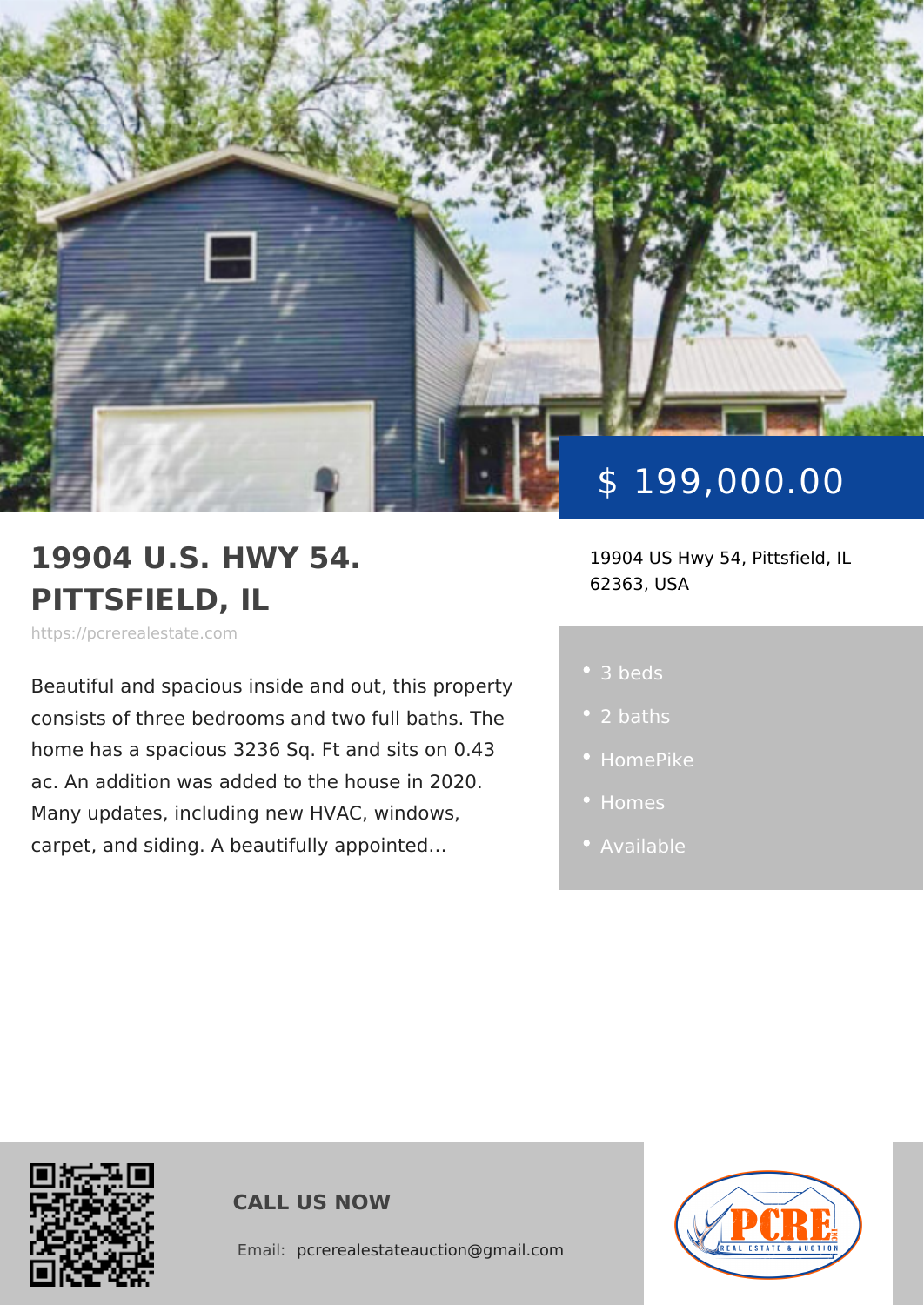## **RESIDENTIAL PROPERTY DETAILS**

| <b>City: Pittsfield</b>                  | <b>County: Pike</b>                       |
|------------------------------------------|-------------------------------------------|
| Lot size: $0.43$ acres                   | <b>Approx. Sq. Ft.: 3236 sq ft</b>        |
| <b>Age/Condition: 1946</b>               | Lot Size: $0.43$                          |
| <b>Restrictions: None</b>                | <b>Garage:</b> 2 Car Attached             |
| <b>Basement: Crawl</b>                   | <b>Heat Type: Gas</b>                     |
| A/C Type: Central                        | <b>Insulation: Good</b>                   |
| <b>Construction: Frame</b>               | <b>Foundation: Block</b>                  |
| <b>Siding: Vinyl/Brick</b>               | <b>Roof: Metal</b>                        |
| <b>Water Heater: Newer</b>               | <b>Street: Paved</b>                      |
| <b>Driveway: Gravel</b>                  | <b>School District: Pikeland Dist #10</b> |
| <b>Possession: 30 Days After Closing</b> | Electric: 200 Amp                         |
| <b>Water Source: County</b>              | <b>Sewer: Septic</b>                      |
| <b>Patio/Deck:</b> Screened in Porch     | <b>Windows: New</b>                       |

## **ROOMS**

| <b>Kitchen:</b> Open Kitchen Dining Combo -Main Living: Main Level 15'11 x 26<br>Level 24'2x14'10 |                                        |
|---------------------------------------------------------------------------------------------------|----------------------------------------|
| <b>Family:</b> Main Level $23'3 \times 23'7$                                                      | <b>Bedrooms: 3</b>                     |
| <b>Master Bed:</b> Main Level 18'6 x 12'3                                                         | <b>Bedroom:</b> Main Level 17'6 x 8'8  |
| Bedroom: Upper Level 20'8 x 11'9                                                                  | <b>Bathrooms: 2</b>                    |
| <b>Master Bath: Main Level 7'5 x 4'11</b>                                                         | <b>Bathroom:</b> Main Level 10'4 x 7'4 |

**Other:** Upper Level Family room 31'5 x 20'7



#### **CALL US NOW**

Email: pcrerealestateauction@gmail.com